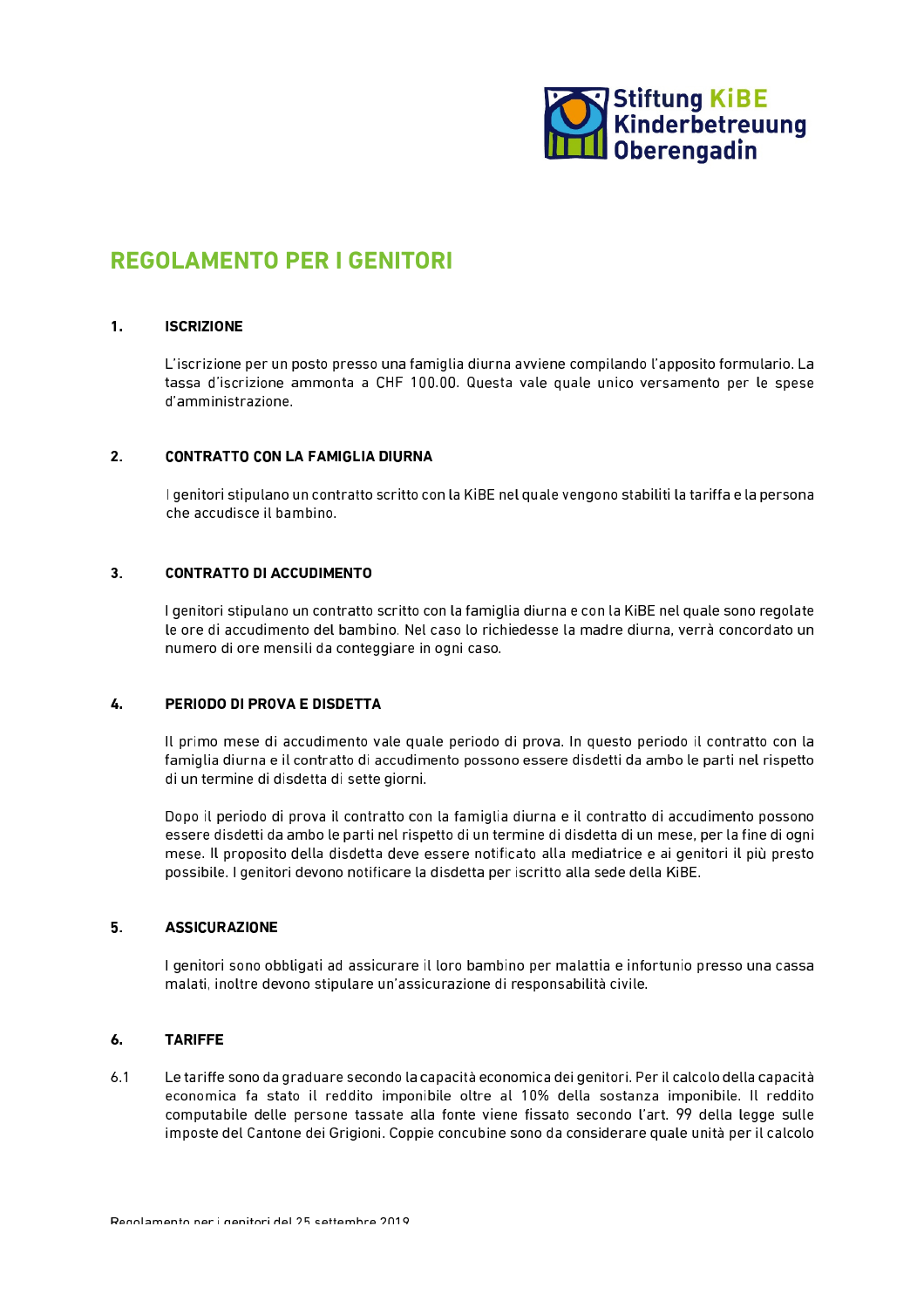della capacità economica (legge sulla promozione dell'assistenza ai bambini complementare alla famiglia del Cantone dei Grigioni del 18 maggio 2003).

- $6.2$ I genitori devono fornire alla sede dell'associazione KiBE la documentazione fiscale necessaria o autorizzarla per iscritto a richiedere i relativi dati fiscali presso il competente ufficio delle imposte. In caso di concubinato sono da presentare gli atti di entrambi i partner.
- $6.3$ I genitori che si rifiutano di fornire le dovute informazioni per determinare la capacità economica. che non trasmettono la necessaria documentazione fiscale e le pezze giustificative e non concedono una delega scritta per ottenere le necessarie informazioni presso l'ufficio delle imposte, saranno classificati nella classe tariffaria più alta.
- La sede della KiBE, su richiesta dei genitori, fisserà il reddito addebitabile qualora i dati fiscali  $6.4$ disponibili non corrispondessero all'attuale capacità economica.
- $6.5$ Per figli che non sono registrati in un comune grigionese e che la fondazione KiBE non può pertanto richiedere sussidi i genitori pagano la tariffa massima.
- Le tariffe sono esaminate annualmente dalla sede della KiBE e adattate alle condizioni attuali. 6.6

| <b>TARIFFE</b> |
|----------------|
|                |

| Classe<br>tariffaria | Reddito imponibile più<br>Tariffa di base<br>10 % sostanza imponibile<br>all'ora |           |  |
|----------------------|----------------------------------------------------------------------------------|-----------|--|
| Grado 1              | fino a CHF $9'999$                                                               | CHF 3.40  |  |
| Grado 2              | CHF 10'000 - 14'999                                                              | CHF 3.60  |  |
| Grado 3              | CHF 15'000 - 19'999                                                              | CHF 3.80  |  |
| Grado 4              | CHE 20'000 - 24'999                                                              | CHF 4.00  |  |
| Grado 5              | CHF 25'000 - 29'999                                                              | CHF 4.20  |  |
| Grado 6              | CHF 30'000 - 34'999                                                              | CHF 4.40  |  |
| Grado 7              | CHF 35'000 - 39'999                                                              | CHF 4.70  |  |
| Grado 8              | CHF 40'000 - 44'999                                                              | CHF 5.00  |  |
| Grado 9              | CHE 45'000 - 49'999                                                              | CHF 5.50  |  |
| Grado 10             | CHF 50'000 - 54'999                                                              | CHF 6.00  |  |
| Grado 11             | CHF 55'000 - 59'999                                                              | CHF 6.50  |  |
| Grado 12             | CHE 60'000 - 64'999                                                              | CHF 7.00  |  |
| Grado 13             | CHF 65'000 - 69'999                                                              | CHF 7.50  |  |
| Grado 14             | CHF 70'000 - 74'999                                                              | CHF 8.00  |  |
| Grado 15             | CHF 75'000 - 79'999                                                              | CHF 8.50  |  |
| Grado 16             | CHF 80'000 - 84'999                                                              | CHF 9.00  |  |
| Grado 17             | CHF 85'000 - 99'999                                                              | CHF 9.50  |  |
| Grado 18             | da CHF 100'000                                                                   | CHF 10.00 |  |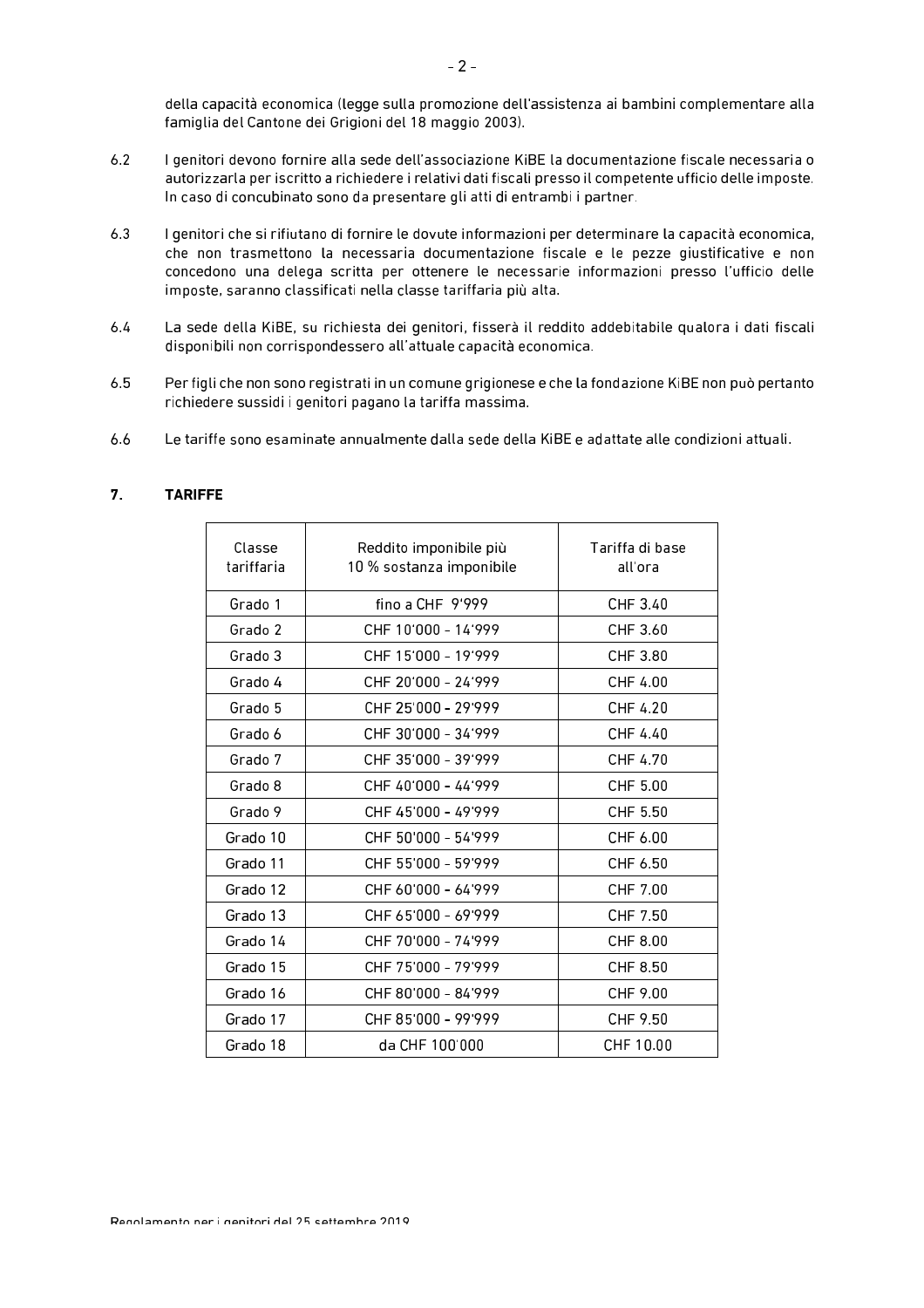## $8<sub>1</sub>$ SUPPLEMENTO E RIDUZIONE DELLE TARIFFE

- $8.1$ Genitori che affidano più di un bambino alla famiglia diurna ricevono una riduzione sulle tariffe. Il bambino con i costi maggiori paga la tariffa normale. Al bambino che paga la tariffa minore è fatturato solo il 70% della tariffa normale.
- 8.2 Per l'accudimento di bambini fino al 18° mese di età i genitori pagano il 120% della tariffa base.
- 8.3 Per l'accudimento durante la notte (dalle ore 21.00 fino alle 7.00) i genitori pagano un forfait di CHF 20.00. Per l'accudimento nella fascia oraria dalle 07.00 alle 21.00 vengono applicate le normali tariffe orarie
- $8.4$ Per l'accudimento alla domenica o durante i giorni festivi, i genitori pagano un forfait di CHF 10.00 al giorno.
- 8.5 Durante le ore in cui il bambino è alla scuola dell'infanzia o a scuola e la famiglia diurna è responsabile del suo accadimento, i genitori pagano la rimunerazione di presenza di CHF 1.10 l'ora

## 9. **VITTO**

9.1 Il vitto non è compreso nelle tariffe orarie. Per i pasti sono fatturate le sequenti tariffe:

| Età del<br>bambino       | Colazione | Merenda  | Pranzo   | Cena     |
|--------------------------|-----------|----------|----------|----------|
| fino a 18 mesi           | CHF 2.50  | CHF 2.00 | CHF 5.00 | CHF 4.00 |
| da 18 mesi fino a 7 anni | CHF 2.50  | CHF 2.00 | CHF 6.00 | CHF 4.00 |
| da 7 anni                | CHF 2.50  | CHF 2.00 | CHF 8.00 | CHF 4.00 |

9.2 I genitori dei bambini procurano il latte per i neonati.

#### $10.$ **RAPPORTO MENSILE**

 $\overline{1}$ Le famiglie diurne annotano le ore di accudimento, i pasti consumati e le spese nel formulario per il rapporto mensile o le registrano sulla piattaforma messa a disposizione dell'associazione KiBE.

## $11.$ **FATTURAZIONE**

- $11.1$ I costi di accudimento saranno fatturati all'inizio del mese per il mese precedente. Se i genitori non approvano le ore di accudimento, i pasti consumati e le spese fatturate, sono tenuti a darne comunicazione alla sede entro il mese corrente, poiché altrimenti si considera accettato l'importo della fattura.
- $11.2$ La fattura va pagata entro la fine del mese corrente. Se il pagamento non avviene puntualmente, i genitori riceveranno un richiamo. L'associazione KiBE si riserva il diritto di sciogliere il contratto in caso di mancato pagamento.